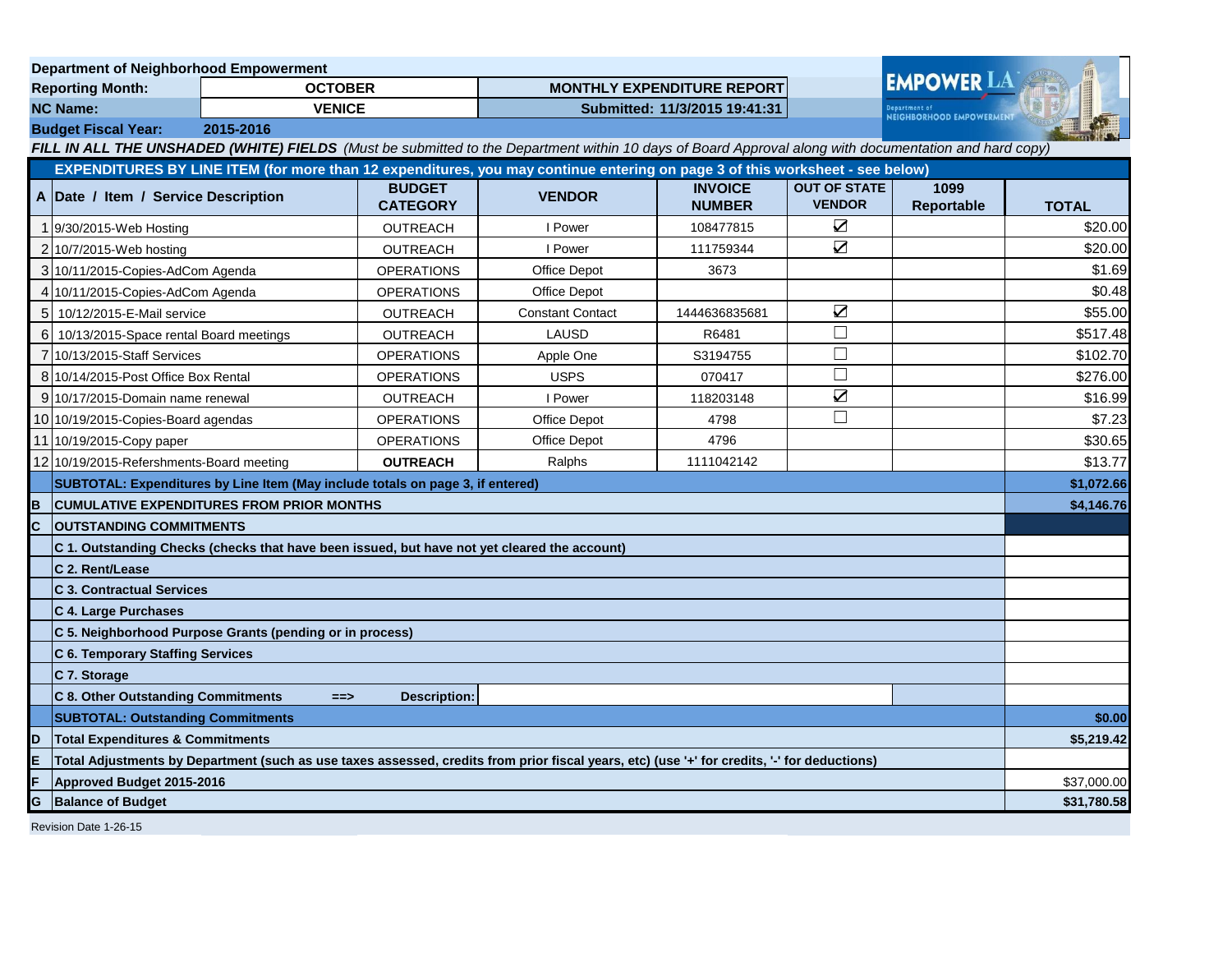| <b>Reporting Month:</b> | <b>OCTOBER</b> |
|-------------------------|----------------|
| <b>NC Name:</b>         | <b>VENICE</b>  |

| <b>MONTHLY CASH RECONCILIATION</b>                               |             |                                                                                |            |                                              |  |  |  |
|------------------------------------------------------------------|-------------|--------------------------------------------------------------------------------|------------|----------------------------------------------|--|--|--|
| <b>Beginning Balance</b><br><b>Funds Deposited</b><br>(A)<br>(B) |             | <b>Cash Spent this Month</b><br><b>Total Available</b><br>$(C) = (A+B)$<br>(D) |            | Remaining<br><b>Balance</b><br>$(E) = C - D$ |  |  |  |
| \$7,437.79                                                       | \$11,250.00 | \$18,687.79                                                                    | \$1,072.66 | \$17,615.13                                  |  |  |  |

| <b>MONTHLY BUDGETARY ANALYSIS</b> |                                        |                              |                                      |                                                  |                                                                        |  |  |
|-----------------------------------|----------------------------------------|------------------------------|--------------------------------------|--------------------------------------------------|------------------------------------------------------------------------|--|--|
| <b>Category Identifier</b>        | <b>Budget Category</b>                 | <b>Adopted Budget</b><br>(A) | <b>Total Spent this Month</b><br>(B) | <b>Total Spent in</b><br><b>Prior Months (C)</b> | <b>Unspent</b><br><b>Budget</b><br><b>Balance</b><br>$(D) = A - B - C$ |  |  |
| 100                               | <b>Operations</b>                      | \$2,675.00                   | \$429.42                             | \$576.21                                         | \$1,669.37                                                             |  |  |
| 200                               | <b>Outreach</b>                        | \$6,825.00                   | \$643.24                             | \$872.79                                         | \$5,308.97                                                             |  |  |
| 300                               | <b>Community</b><br><b>Improvement</b> | \$19,500.00                  | \$0.00                               | \$2,697.76                                       | \$16,802.24                                                            |  |  |
| 400                               | <b>NPG</b>                             |                              | \$0.00                               |                                                  | \$0.00                                                                 |  |  |
| 500                               | <b>Elections</b>                       | \$8,000.00                   | \$0.00                               |                                                  | \$8,000.00                                                             |  |  |
| 900                               | <b>Unallocated</b>                     |                              | \$0.00                               |                                                  | \$0.00                                                                 |  |  |
|                                   | <b>TOTAL</b>                           | \$37,000.00                  | \$1,072.66                           | \$4,146.76                                       | \$31,780.58                                                            |  |  |

## **NEIGHBORHOOD COUNCIL DECLARATION**

**We, the Treasurer and Signer of the above indicated Council, declare that the information presented on this form is accurate and complete, and will furnish additional documentation to the Department of Neighborhood Empowerment upon request.**

| <b>Treasurer Signature</b>    |                      | <b>Signer's Signature</b> |                     |  |  |  |
|-------------------------------|----------------------|---------------------------|---------------------|--|--|--|
| <b>Print Name</b>             | <b>HUGH HARRISON</b> | <b>Print Name</b>         | <b>SYLVIA AROTH</b> |  |  |  |
| <b>Date</b>                   |                      | <b>Date</b>               |                     |  |  |  |
| <b>NC Additional Comments</b> |                      |                           |                     |  |  |  |
| Revision Date 1-26-15         |                      |                           |                     |  |  |  |